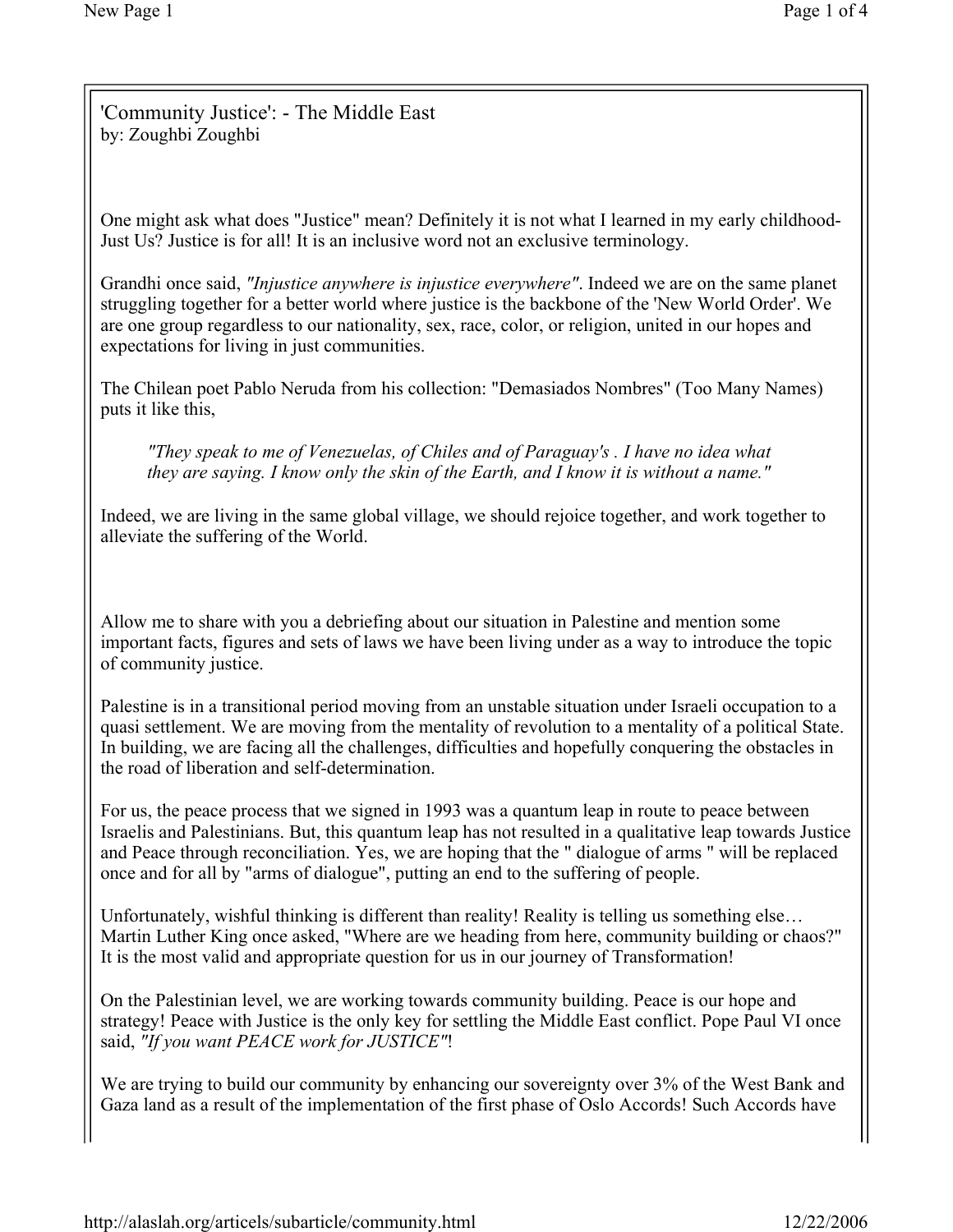not been implemented fully! Therefore, as a result of the lack of progress in the peace process, there are at least 35 violations of the Oslo Accords by the Israeli government. Just to name a few: Not having a safe passage between West Bank and Gaza, No freedom of movement, The airport is not yet allowed to function under complete Palestinian Authority. Israel also refused to fully implement the 'Wye River Agreement', which is talking more about the Israeli security than the redeployment or withdrawal of Israel troops from another 13% of the land occupied in 1967 from Area C to Area A.

The economic situation continues to deteriorate as the GNP in Israel is 18,700\$ compared with Palestine of 1,870\$. The Israeli annual Budget is 80 billion \$ compared to the Palestinian budget which is less than 800 million \$. With the continued confiscation of the land (almost 50%), Israel remains building more settlements and erecting more bypass roads. They have even appropriated the water rights of the Palestinians, where 84% of the water is channeled to Israel and to the Israeli settlements.

Up until a few years ago, Jerusalem held a population of mostly Arabs. Since then Israel has carried out unilateral acts annexing a great amount of surrounding land where non-Arabs lived into Jerusalem. A city that should be free to all is being constantly changed to favor one religious and ethnic group.

Amidst this chaotic atmosphere, we try to build our democratic State based on law and Justice. We try to create laws, protecting the human rights that have been violated by the Israeli occupation! Such laws could be summarized in the following four sets.

- 1. Ottoman laws of the year 1860.
- 2. Emergency British Regulation laws of 1945.
- 3. Jordanian and Egyptian laws that were used between (1948-1967).
- 4. At least 2,500 military Israel orders and laws that deal with our daily life.

As a result of the above-mentioned reality, which is only a taste of our real situation, we have inherited a devastated infrastructure on all levels: education, health, governmental and social services, communication, and transportation. What shall we do, since we are not able to address issues of Justice on the high political level and thus we are not able to influence the course of life as a result of the imbalance of power in the Middle East and on the world level? A group of young people decided to light a humble candle rather than curse the darkness! Yes we have taken a proactive step by creating the Wi'am Center "The Palestinian conflict Resolution Center" as a community place.

We have been concerned with the needs of our people. Needless to say, by addressing such needs we are walking in the road of 'Community Justice'. It is also a bitter fact and is worth mentioning that addressing issues of community justice on the grassroots level without addressing issues of justice on the high political level might be considered as a lost labor.

The proactive approach has challenged us to deal with issues of community justice on the grassroots level where we deal with it from a relative point view. That is why we are interested in Conflict Resolution- a vehicle to strengthen the notion of community justice. Our approach has been one that enables us to share ourselves, our minds, our hearts and our resources with the people. "We have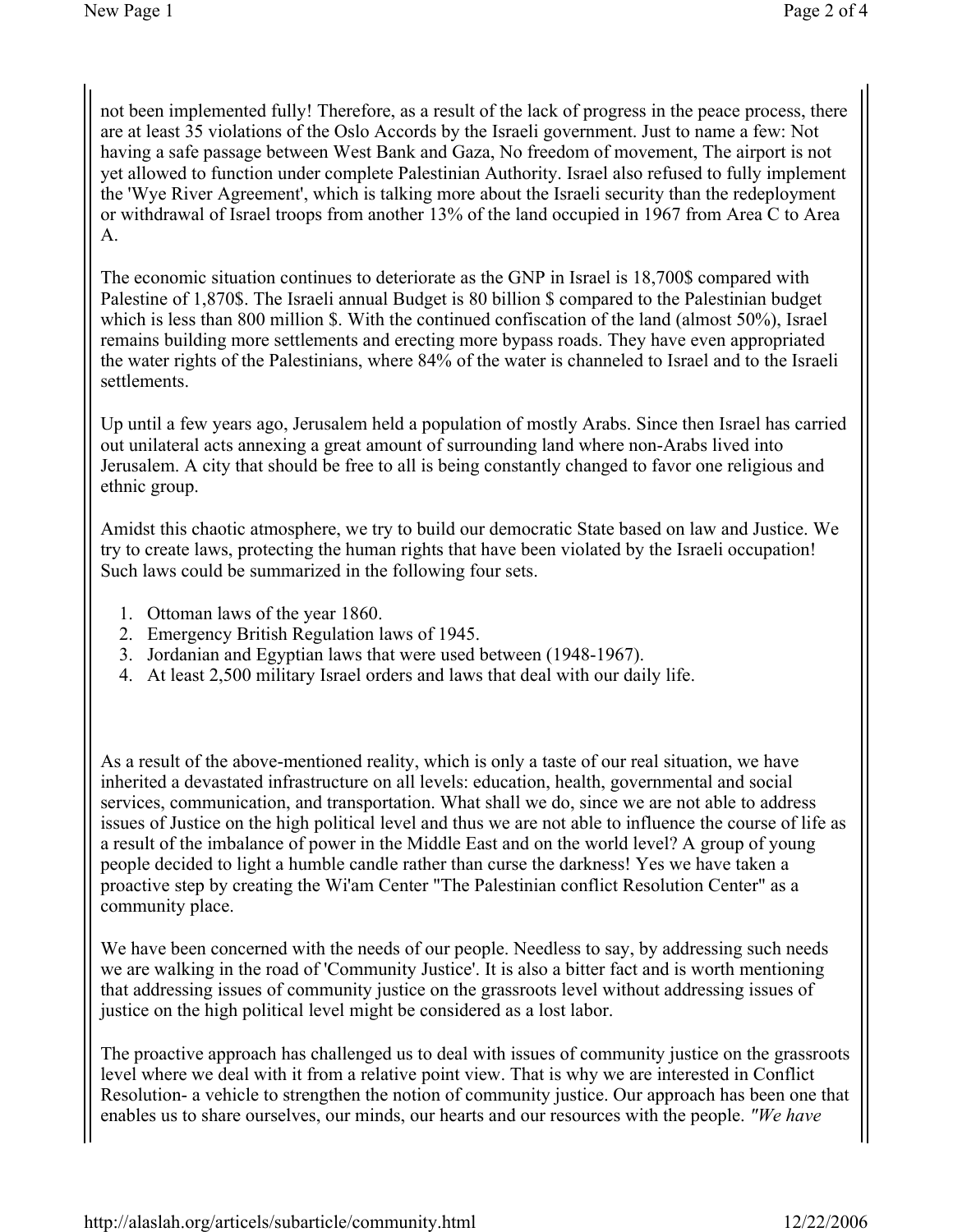become like the sponge to absorb the anger and frustration of the people who come to talk to us, air it out over a cup of coffee"!

In our humble center where we are a staff of 6 members and more than a hundred volunteers, we use Sulha, the Arab traditional way of conflict resolution to foster issues of justice in our daily practice. For us, Sulha (Reconciliation) is the presence of justice, while not only being a form of conflict resolution. When we are adhering to the traditional ways of conflict resolution, we are also open to other experiences in the world to enrich our pursuit of justice.

We believe in synergy through creativity and innovation. It is an affirmation to the rich heritage that we have in our culture, coupled with openness for new ways, new techniques, and approaches from the four corners of the world that help to sustain and preserve the human dignity and the rights of people without infringing on others' rights.

Yes, Sulha is an Arab traditional way of solving conflict to reach reconciliation. It could be summarized in the following points:

 When we talk about justice we are interested in redressing the injustices and correcting the wrongs rather than avenging them or taking revenge. This notion of relative justice is the approach to help in the social transformation and strengthening the fiber of the Palestinian people through pluralism.

Indeed justice is a 3-fold word:

- 1. Justice for all. It is inclusively based in a 'Win-Win' equation and not 'Zero-Sum' equation. This is why we are active in mediation and not in arbitration, where the result might a 'zero-sum' instead of a 'win-win'game. It is worth mentioning that if we could not tackle any problem through mediation we will refer it to Arbitration.
- 2. Reparation or compensation is a way to baptize the resolution to be everlasting. This should be accompanied with a change in behavior and stopping the dehumanization process against each other.
- 3. Quality of relationship is the important investment that we are looking for in settling conflicts. Therefore Sulha is not one event but it is a process that might take days, months, or even years.
- In Sulha, we tackle each dispute case by case. Every problem is unique, deserves to be studied, data collected and analyzed, lawyers- sociologists- psychologists-political leadersreligious leaders- and social workers consulted. In the end, it depends on the nature of the problem, which determines the co-operation and consultation with other people from different fields. That is our holistic approach. Otherwise we are addressing the surface and only dealing with the symptoms and not tackling it fundamentally. Since 1995 we have been able to address 1700 cases with 85% success.
- In Sulha, we are always on call; we work according to people's time and schedule. We work for the community, to the people and from the people. We don't only walk with them the extra mile but the tenth extra mile whenever is needed!
- In Sulha, we warn people from displaced revenge. If we are not able to address the conflict and create a healthy relationship and quality of such relationship, we will be caught in the cycle of violence and always find innocent victims to project our anger and frustration on. As